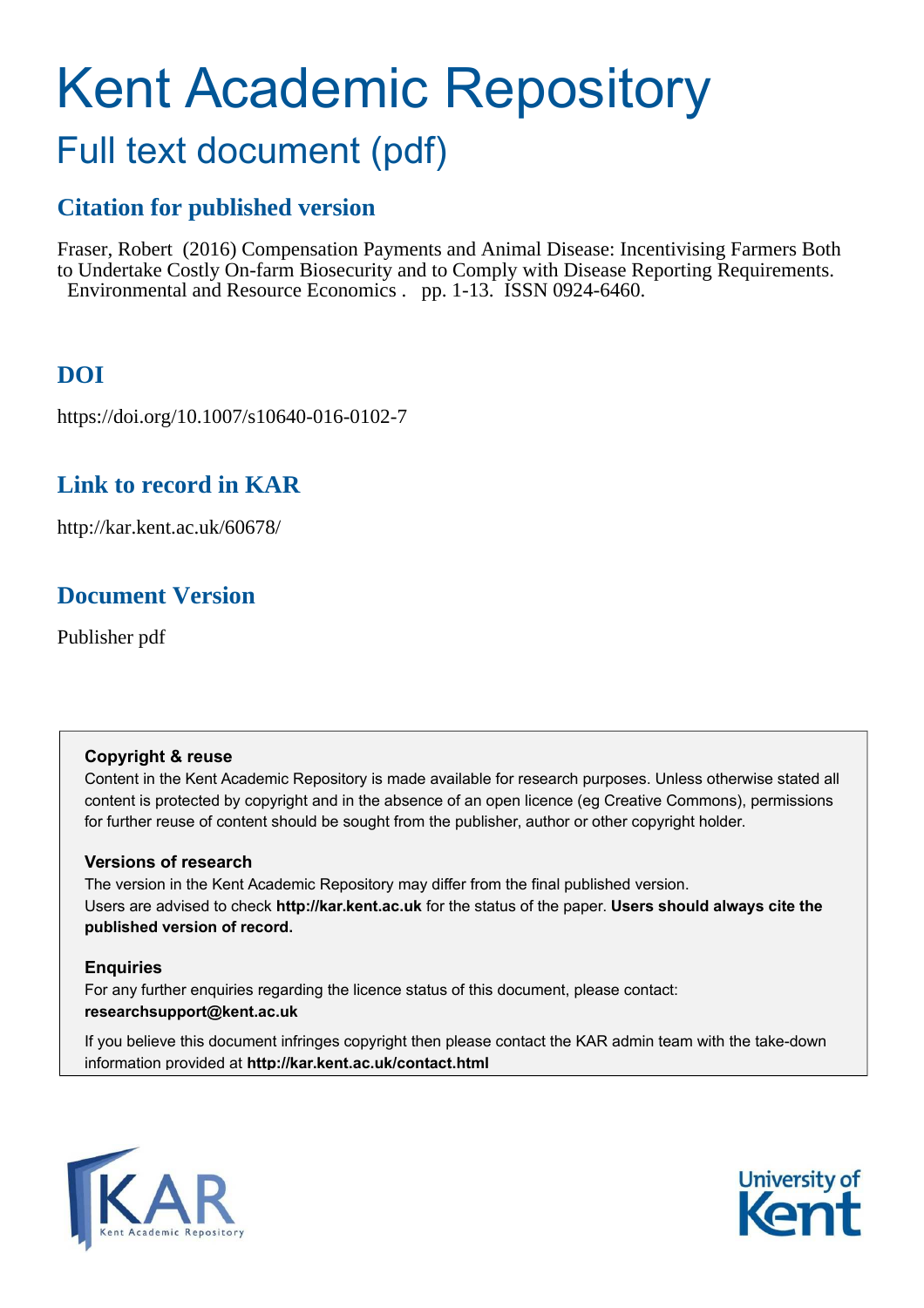

### **Compensation Payments and Animal Disease: Incentivising Farmers Both to Undertake Costly On-farm Biosecurity and to Comply with Disease Reporting Requirements**

**Rob Fraser[1](http://orcid.org/0000-0003-3444-581X)**

Accepted: 20 November 2016 © The Author(s) 2016. This article is published with open access at Springerlink.com

**Abstract** This paper examines the issue of compensation payments for farmers affected by an animal disease outbreak. Recent literature has questioned the scope for the widely used "single mechanism" of compensation payments to incentivise farmers both to undertake costly on-farm biosecurity and to comply with disease reporting requirements. This paper develops a simple theoretical model of the farmer's decision environment in this situation and uses a numerical analysis to illustrate both the potential for a range of levels of compensation payments to achieve this dual incentivising, and how this range is affected by changes in the parameter values of the farmer's decision environment. The findings of the paper are used to suggest a range of policy implications in relation to compensation payments in the UK.

**Keywords** Compensation payments · Animal disease · Incentivising farmers · On-farm biosecurity · Disease reporting requirements

#### **1 Introduction**

According to the National Audit Office (NAO) report on the outbreak of Foot-and-Mouth Disease in the UK in 2001 "Farmers received over £1.1b in compensation for animals that were slaughtered for disease control purposes" [\(NAO 2002](#page-12-0)), within a total public sector cost of over £3b. In addition, [Olmstead and Rhode](#page-12-1) [\(2015\)](#page-12-1) in their historical evaluation of animal disease policy in the United States point out the large share of compensation (indemnity) payments in the total cost of a range of disease eradication attempts.

Nevertheless, as argued by Olmstead and Rhode "eradication… would demand devising incentive-compatible compensation schemes" (p. 279) which would "create incentives for farmers to participate" (p. 283) in reporting disease outbreaks on their farms. However, such

<span id="page-1-0"></span> $\boxtimes$  Rob Fraser r.w.fraser@kent.ac.uk

<span id="page-1-1"></span>School of Economics, University of Kent, Canterbury, UK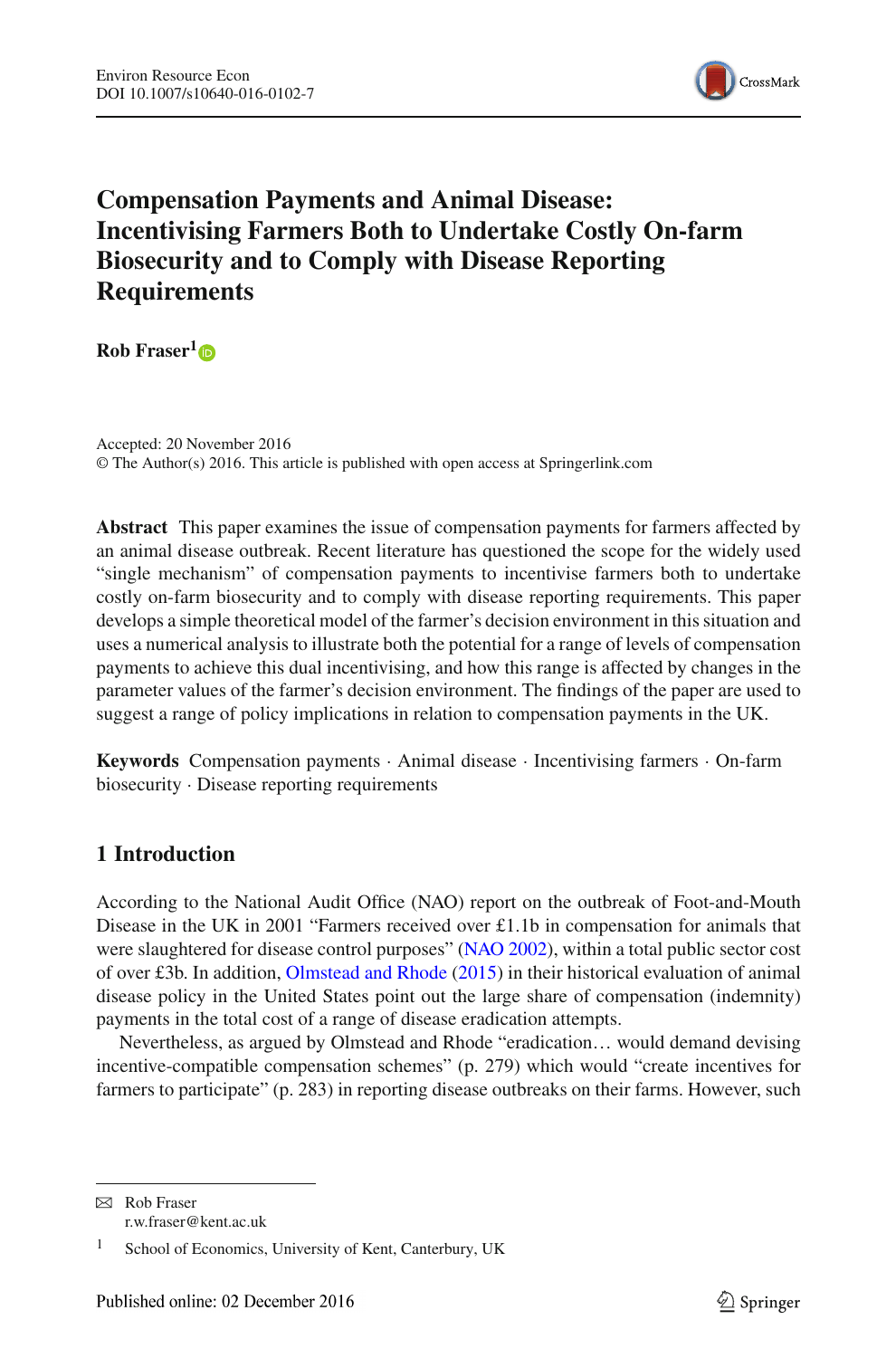compensation payments to farmers have often been criticised,<sup>[1](#page-1-0)</sup> and government agencies under pressure to reduce them. In this context [Bicknell et al.](#page-12-2) [\(1999](#page-12-2)) report that the New Zealand Animal Health Board's "latest national Tb strategy" stipulates that "compensation payments will be reduced" (p. 514) and on this basis they proceed to evaluate the impact of eliminating compensation payments on farmer behaviour. Using "a dynamic bioeconomic model of livestock disease control" (p. 501) they find that although "producers take a more active role in controlling the spread of disease within their herds", in the presence of voluntary testing for disease "the elimination of compensation leads to a decrease in testing activity" (p. 514). As a consequence, where disease notification is mandatory [Bicknell et al.](#page-12-2) [\(1999](#page-12-2)) point out that "the elimination of compensation payments may prompt non-compliant behaviour" (p. 514).

Moreover, this problem of clashing incentives for on-farm biosecurity versus reporting disease outbreaks in the context of compensation payments has been highlighted again recently by [Hennessy and Wolf](#page-12-3) [\(2015\)](#page-12-3) who suggest that "compensation must be sufficient to ensure early reporting but not so large as to discourage appropriate levels of biosecurity effort" (p. 1). But in developing this argument [Hennessy and Wolf](#page-12-3) [\(2015\)](#page-12-3) then go on to cite the analysis of [Gramig et al.](#page-12-4) [\(2009](#page-12-4)) and on this basis reach the conclusion that "a simple onesize-fits-all indemnity payment could not deal with both problems" (p. 9)—which is at odds with actual disease control policy where "Animal health authorities have relied on a single mechanism—indemnities—to facilitate both ex ante biosecurity effort and ex post reporting" (p. 9).

<span id="page-2-0"></span>However, although [Hennessy and Wolf](#page-12-3) [\(2015](#page-12-3)) "explore the incentives that indemnities offer", they do so using "a direct, discursive and non-mathematical approach" (p. 2). Therefore, this conflict between the widespread and on-going animal disease policy of using a single incentive mechanism, compensation payments, to deliver both "appropriate levels of biosecurity" and "ensure disease reporting" and Hennessy and Wolf's conclusion that such an approach "could not deal with both problems", suggests it might be worthwhile undertaking a more mathematical approach to analysing this situation, with a view to throwing more light on the trade-off of farmer incentives associated with varying levels of compensation payments.

Such an analysis is reported in what follows. Section [2](#page-2-0) develops a simple model of farmer decision-making in the presence of the threat of animal disease—and where the farmer must make sequential decisions regarding: (i) whether to choose to undertake voluntary onfarm biosecurity measures which are costly, but which would reduce the risk of a disease outbreak; and (ii) whether to comply or not with the mandatory requirement to report (notify) an outbreak of disease should it subsequently take place on the farm. It should be noted at this point that although the choice of whether or not to report a disease outbreak fits readily into such a binary choice format, framing the decision about investing in on-farm biosecurity measures as a binary choice is less realistic. More specifically, farmers are likely to have a range of biosecurity measures to choose from, with associated implications both for the cost of implementation and for the impact on the risk of an outbreak. In addition, this specification in effect excludes consideration of both spatial and temporal externalities in relation to disease outbreaks. Therefore, while this simplified approach is maintained for the analysis to follow, its implications for policy are considered in the Conclusion.<sup>[2](#page-1-1)</sup>

<sup>1</sup> For example: "Foot and mouth payments are too high" [www.theguardian.com/uk/2001/aug/07/politics.](www.theguardian.com/uk/2001/aug/07/politics.footandmouth) [footandmouth.](www.theguardian.com/uk/2001/aug/07/politics.footandmouth)

<span id="page-2-1"></span> $2$  I am grateful to an anonymous reviewer for drawing my attention to these limitations in the analysis to follow, and for suggesting their inclusion in the discussion of the paper's policy implications.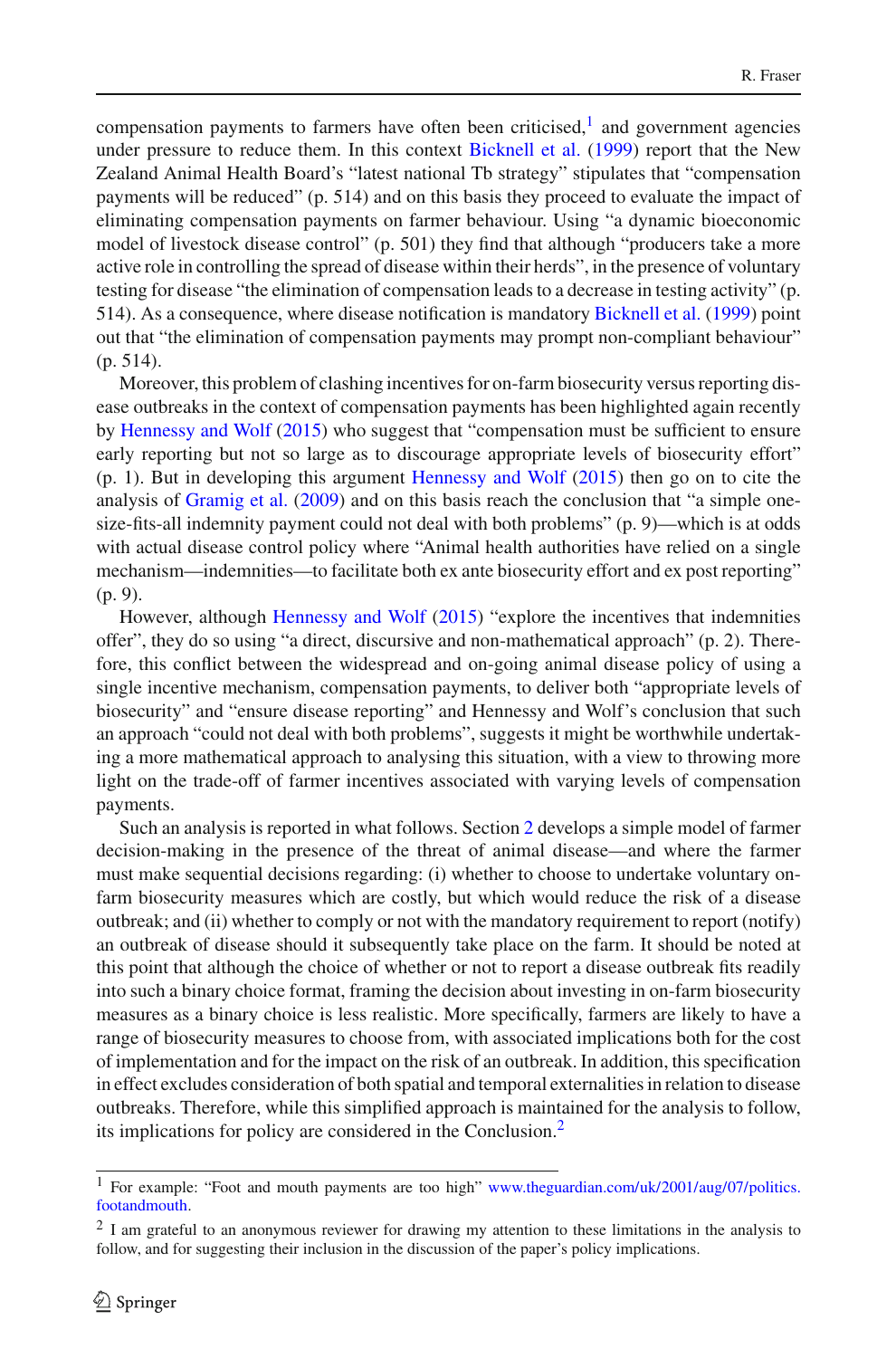This model is then subjected to a numerical analysis in Sect. [2,](#page-2-0) which evaluates the role of a range of policy and other parameters of the farmer's decision environment in determining the scope for animal health agencies to use compensation payments to provide appropriate incentives both for the implementation of on-farm biosecurity and for compliance behaviour in relation to disease reporting. Note in this context that the parameter values used in the numerical analysis are largely chosen for illustrative purposes. In particular, the NAO report cited above points out that the UK's Animal Health Act 1981 "requires compensation to be based on the value of the animal immediately before it became infected"—where the government's interpretation of "value" "is that compensation will be based on 'market value"' [\(NAO 2002,](#page-12-0) p. 82). Therefore, the exploration in what follows of the scope for such payments to be varied is in effect a hypothetical consideration of cost-effectiveness options within the context of the legal requirement for compensation to be paid as provided by the UK's Animal Health Act 1981.

Finally, the Conclusion provides both a brief summary and a discussion of policy implications, with particular reference to the issues of spatial heterogeneity in disease prevalence, flexibility in the implementation of on-farm biosecurity and the contribution of the paper to the debate over the size of compensation payments as required by UK law.

#### **2 The Model**

The incentive effects of compensation payments in the context of animal disease have previously been analysed by [Gramig et al.](#page-12-4) [\(2009\)](#page-12-4) using a dynamic, stochastic capital valuation model of on-farm decision-making while, as stated previously, [Hennessy and Wolf](#page-12-3) [\(2015\)](#page-12-3) used a discursive, non-mathematical approach. Yet both reach the same conclusion that "By using a single mechanism to induce biosecurity and reporting simultaneously, the incentives for each i[ndividual private action are not clear"](#page-12-3) [\(Gramig et al. 2009](#page-12-4)[, p. 639; see also](#page-12-3) Hennessy and Wolf [2015](#page-12-3), p. 10).

As a consequence, this paper takes a "middle-ground" approach in terms of analytical complexity, with the aim of balancing the need for enough model structure to be able to characterise the farmer's disease management decision problems with the desire to provide clarity both in relation to the incentive effects of compensation payments, and (therefore) in relation to the scope for animal health agencies to use compensation payments to best effect. It should be emphasised at this point that although the objective of the government in this context can reasonably be thought of as one of maximising social welfare, the analysis in this paper forms only a component of a full policy evaluation exercise. In particular, as indicated in the Introduction, the focus of the analysis in this paper is limited to a consideration of the cost-effectiveness of alternative policy options in relation to the level of compensation payments. As such, it does not enable consideration of the social desirability (or not) of the payment of such compensation—a consideration which, since these payments are required by law, is outside the scope of this paper.<sup>[3](#page-2-1)</sup>

<span id="page-3-1"></span><span id="page-3-0"></span>In what follows the farmer is assumed to be an expected utility maximiser within a decision environment characterised by uncertainty about a disease outbreak. Given this uncertainty, the farmer must make two decisions: (i) whether to incur the cost of on-farm biosecurity measures which will reduce the likelihood of a disease outbreak; and (ii) whether to report a disease outbreak should one take place. Note that, reflecting the actual legal position of

<span id="page-3-2"></span><sup>&</sup>lt;sup>3</sup> I am grateful to an anonymous reviewer for pointing out this limitation in the scope of the paper's analysis. See also [NAO](#page-12-0) [\(2002\)](#page-12-0) for a consideration of the cost-effectiveness issue.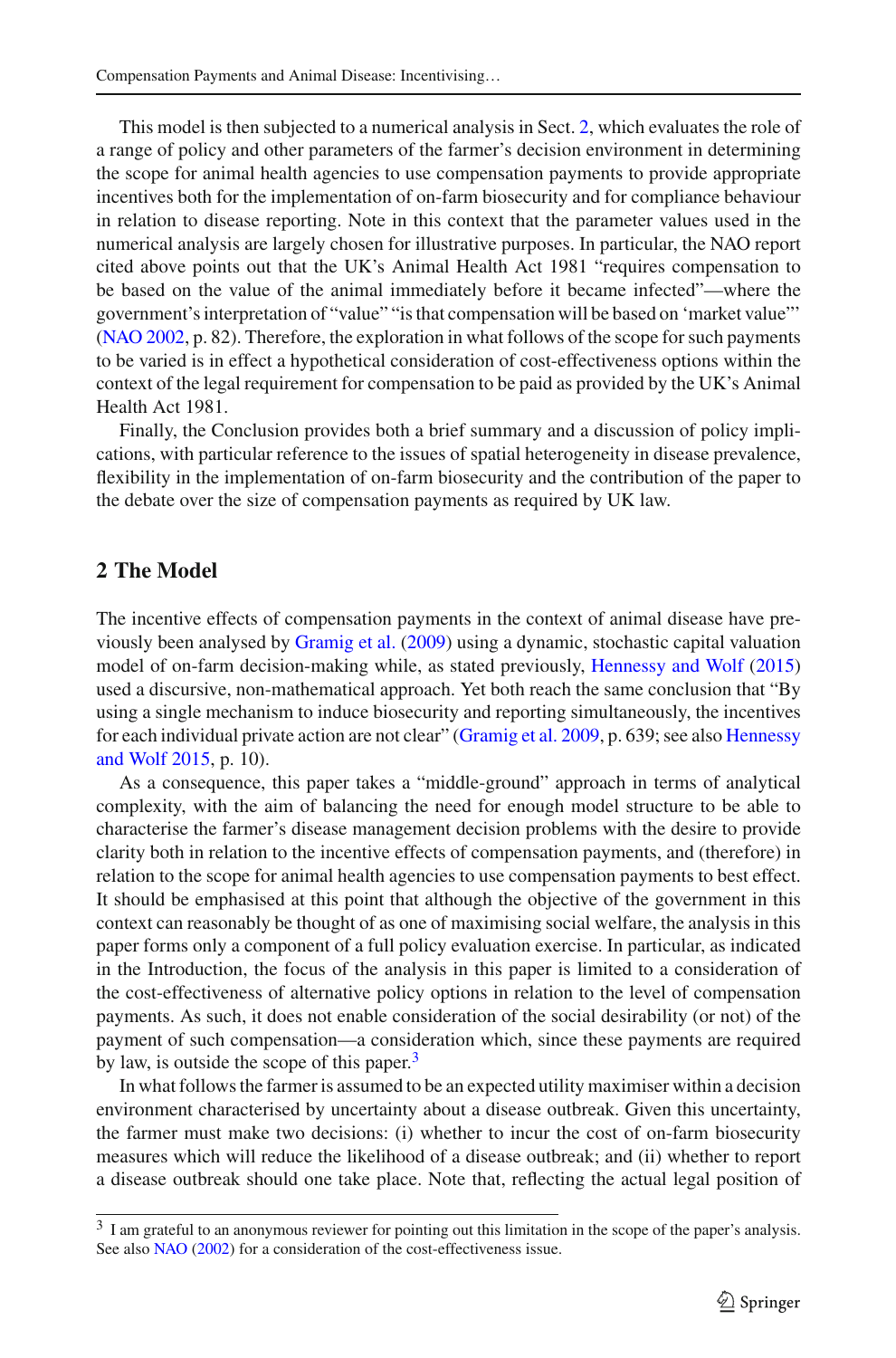livestock farmers in the UK, the first decision is voluntary for farmers, while the second decision relates to a legal requirement (see [NAO 2002](#page-12-0)). In addition, this decision-making environment has a temporal feature in that information about a disease outbreak is only revealed after the on-farm biosecurity costs are incurred (or not), and after which event the farmer must decide whether or not to report a disease outbreak (should one have taken place). Nevertheless, in what follows the analysis of these decisions is framed in an ex ante context so that the farmer is evaluating four options:<sup>[4](#page-3-0)</sup>

- (i) Incur biosecurity costs and report any disease outbreak (BR).
- (ii) Incur biosecurity costs but don't report any disease outbreak (BNR).
- (iii) Don't incur biosecurity costs, but report any disease outbreak (NBR).
- (iv) Don't incur biosecurity costs and don't report any disease outbreak (NBNR).

<span id="page-4-6"></span>In addition, the (risk averse) farmer faces uncertainty not just in relation to the likelihood of a disease outbreak, but also in relation to the likelihood of non-compliance with the requirement to report a disease outbreak being detected.<sup>[5](#page-3-1)</sup> Finally, as stated in the Introduction, the farmer's decision environment is closed in that that are no spillovers to future decision contexts on the farm or to the decision contexts of other farmers. The removal of such spillovers is a major analytical simplification, the implications of which are considered, particularly in a spatial context, in the Conclusion to this paper.

<span id="page-4-4"></span>More specifically:

- (i) If the farmer's livestock remain disease free they are assumed to have a "value" M.
- (ii) If the farmer chooses to incur the cost of on-farm biosecurity measures (B) then the likelihood of no disease outbreak is increased from q to p (i.e.  $p > q$ ).
- (iii) If the farmer experiences a disease outbreak and chooses to report it, then the farmer is paid compensation of D, where  $0 < D < M$ , and is the government agency's "single mechanism" for providing incentives both to undertake on-farm biosecurity measures and to report a disease outbreak.<sup>[6](#page-3-2)</sup>
- (iv) If the farmer experiences a disease outbreak and chooses not to report it, then the livestock can be disposed of for a "quick sale" value of S (where S<M). In addition, the likelihood of not being caught so doing is r, but if caught then the government agency imposes a penalty of tD (where  $t>0$ ). Note that if  $t=1$ , then this is equivalent to the government agency imposing a fine equal to the full amount of the compensation which

<span id="page-4-2"></span><sup>4</sup> Note that although the farmer would in practice have the option of reviewing the ex ante decision to report or not report once the disease outbreak information was revealed, it is shown in the numerical analysis in the next section that whichever of these decisions is preferred ex ante remains the preferred decision after the disease outbreak information is revealed.

<span id="page-4-5"></span><sup>5</sup> For example, bovine tuberculosis is a notifiable disease and therefore farmers have a legal requirement to report an outbreak on their farm. Note also that [Hennessy and Wolf](#page-12-3) [\(2015\)](#page-12-3) and [Gramig et al.](#page-12-4) [\(2009](#page-12-4)) frame the reporting decision as "hidden in formation" and characterise this as an adverse selection problem, while the on-farm biosecurity decision is framed as "hidden action" and characterised as a moral hazard problem. But in my view "hidden information" can be either adverse selection (if it is legal to hide the information) or moral hazard (if it is illegal to hide the information). Similarly, "hidden action" can be either adverse selection (again if it is legal to hide the action) or moral hazard (again if it is illegal to hide the action). See [Fraser](#page-12-5) [\(2015\)](#page-12-5) for a detailed discussion of these distinctions, but in what follows, because on-farm biosecurity in the context of animal disease is not mandatory, I see this as an adverse selection problem, and because reporting a disease outbreak is mandatory, I see this as a moral hazard problem. Finally, note the same distinction applies in relation to tax avoidance (i.e. adverse selection) and tax evasion (i.e. moral hazard).

<span id="page-4-3"></span><span id="page-4-1"></span><span id="page-4-0"></span><sup>6</sup> As stated in the Introduction, it should be recalled at this point that the current legal requirement in the UK is effectively for  $D=M$ . Therefore, an analysis which considers the cost-effectiveness of  $D < M$  is hypothetical within the context of the law.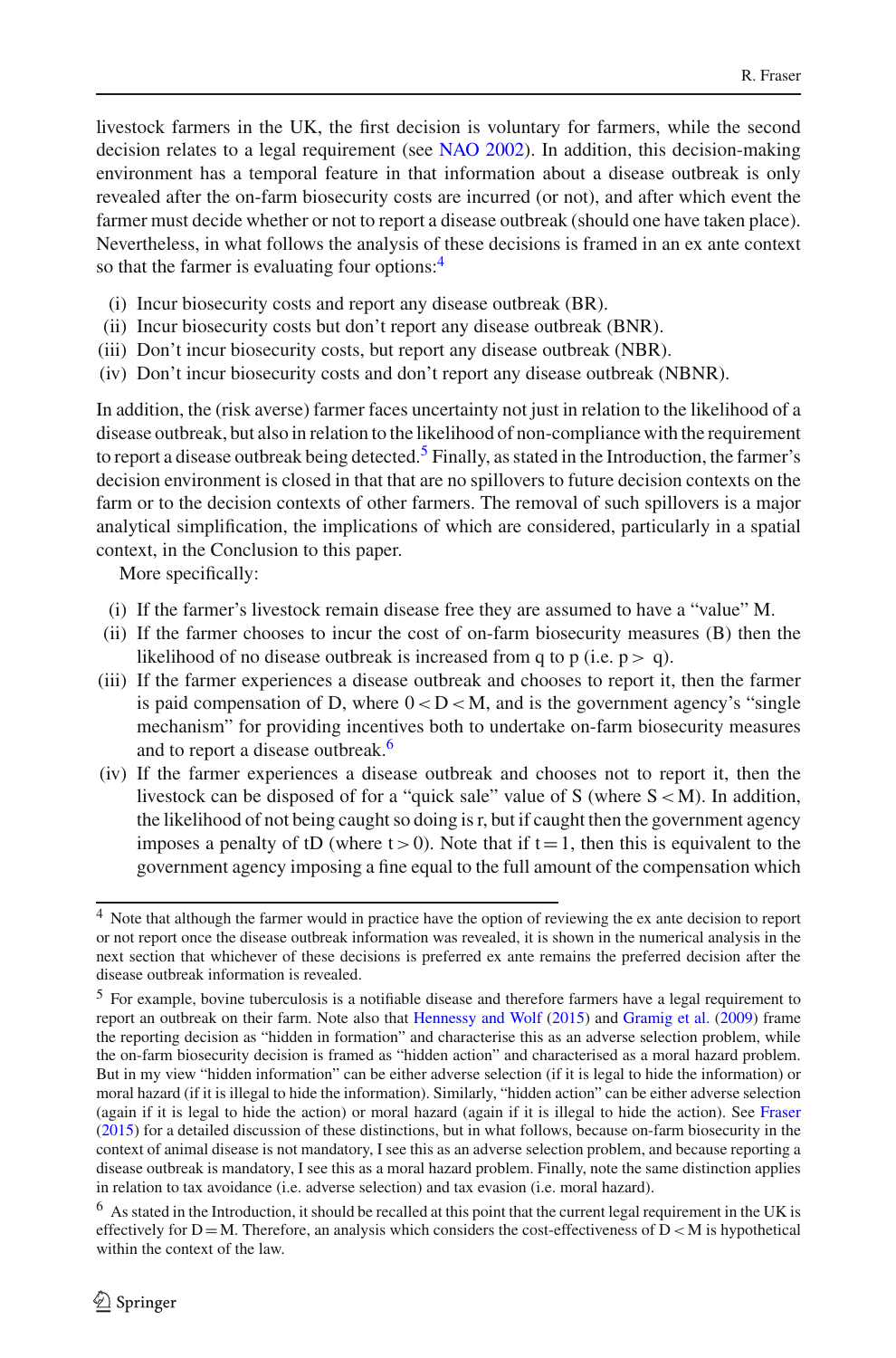would have been paid if the farmer had reported the disease outbreak.[7](#page-4-0) Note also that [Hennessy and Wolf](#page-12-3) [\(2015](#page-12-3)) suggest "the indemnity must at least equal the amount the farmer would receive" "to quietly market the (diseased) animals" (p. 7). This suggestion creates the hypothesis that to achieve compliance  $D > S$ , an hypothesis which will be evaluated in the numerical analysis of the next section.

<span id="page-5-0"></span>On this basis the expected utility of net income  $(E(U(I)))$  for each of the farmer's four options is given by:

(i) BR:

$$
E(U(I)) = E(U(pM + (1 - p)D - B))
$$
\n(1)

(ii) BNR:

 $E(U(I)) = E(U(pM + (1 - p)(rS + (1 - r)(S - tD)) - B))$  (2)

(iii) NBR:

$$
E(U(I)) = E(U(qM + (1 - q)D))
$$
\n(3)

<span id="page-5-2"></span>(iv) NBNR:

$$
E(U(I)) = E(U(qM + (1 - q)(rS + (1 - r)(S - tD))))
$$
\n(4)

The next section reports on a numerical analysis of the farmer's choice between these four options, with a particular focus on the potential for the value of D to be chosen by the government agency such that option (i) (i.e. undertaking on-farm biosecurity measures and reporting a disease outbreak) is preferred by the farmer. In addition, the numerical analysis evaluates the role of various parameters of the farmer's decision environment in influencing this potential (specifically: the farmer's attitude to risk; the (base level) likelihood of no disease outbreak (q); the cost of on-farm biosecurity measures (B); the value of "quietly marketed" diseased animals (S); and the likelihood of not being caught not reporting a disease outbreak (r)).

However, before proceeding it should be noted that there is a particular complexity to the farmer's decision of whether to incur the cost of on-farm biosecurity measures which relates to the base level of the likelihood of no disease outbreak for the farmer. More specifically, incurring this cost (B) increases the likelihood of no disease outbreak (i.e.  $p > q$ ). Given this:<sup>[8](#page-4-1)</sup>

$$
dE(I)/dq = (M - D) > 0
$$
\n(5)

Therefore, for a risk neutral farmer, the decision to incur the cost of on-farm biosecurity measures will depend on the balance between the positive impact of this action on expected income (i.e. see Eq. [5\)](#page-4-2) and the negative impact of the cost itself.

But for a risk averse farmer, this action also has an effect of the variance of income  $(Var(I))$ where:<sup>[9](#page-4-3)</sup>

$$
Var(I) = q(M - E(I))^{2} + (1 - q)(D - E(I))^{2}
$$
\n(6)

<sup>7</sup> Note that in the [Gramig et al.](#page-12-4) [\(2009](#page-12-4)) analysis (the equivalent of) t is used as an additional policy mechanism, so that the government agency uses "(a) indemnities to achieve desired levels of biosecurity and (b) fines that induce disclosure of disease status" (p. 639). In what follows, only D is used to deliver these incentives, as is consistent with current disease control policy. However, the role of varying t is considered within the context of the sensitivity analysis in the next section.

 $8$  From Eq.  $(3)$ .

<span id="page-5-1"></span><sup>&</sup>lt;sup>9</sup> Recall that Var(I) =  $E(I-E(I))^2$ .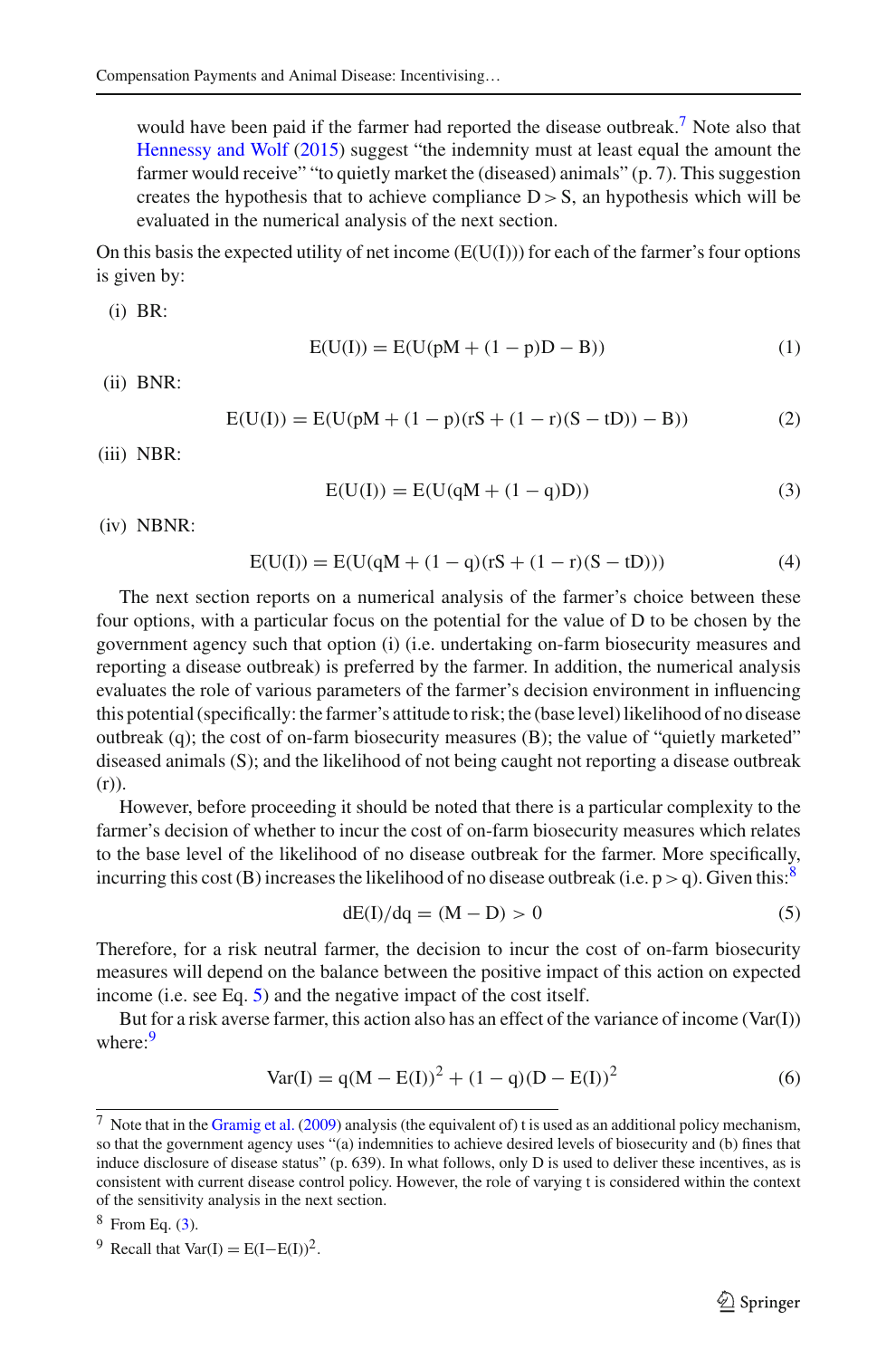<span id="page-6-0"></span>More specifically, differentiating Eq.  $(6)$  with respect to q and rearranging gives:

$$
dVar(I)/dq = (M - D)^{2} (1 - 2q)
$$
 (7)

which implies:

$$
dVar(I)/dq > or < 0 \text{ as } q < or > 1/2
$$
 (8)

In words, Eq. [\(8\)](#page-5-0) implies that if the farmer is facing a relatively high base level likelihood of a disease outbreak (i.e.  $q < 1/2$ ), then although incurring the cost of on-farm biosecurity measures increases expected income by reducing this likelihood, it also increases the variance of income in this situation. Only if the base level likelihood of a disease outbreak is relatively low (i.e.  $q > 1/2$ ) does incurring the cost of on-farm biosecurity measures have an overall risk-reducing impact. It follows that for endemic animal diseases such as bovine tuberculosis (in the UK) which have a strong spatial variation in terms of disease prevalence, the incentive for a farmer to undertake on-farm biosecurity measures will also have a spatial variation. This policy issue is explored further in the numerical analysis of the next section.

#### <span id="page-6-2"></span>**3 Numerical Analysis**

In order to undertake a numerical analysis of the model developed in Sect. [2](#page-2-0) it is further assumed that the attitude to risk of the farmer can be represented by the mean-variance framework and the constant relative risk aversion functional form:<sup>[10](#page-5-1)</sup>

$$
E(U(I)) = U(E(I)) = 1/2.U''(E(I)) \cdot Var(I)
$$
\n(9)

where

$$
U(I) = I^{(1-R)}/(1 - R)
$$

and R = constant coefficient of relative risk aversion =  $-U^{''}(I) \cdot I/U^{'}(I)$ 

with  $U'(I)$  and  $U''(I)$  denoting the first and second derivatives respectively of the utility function ( $U^{'}(I) > 0$ ;  $U^{'''}(I) < 0$ ).

Note than an advantage of using this framework is that it clearly distinguishes the expected income and variance of income components of the incentive effects of compensation payments in determining the farmer's decisions regarding on-farm biosecurity and disease reporting. And as will be shown below, this simple framework also helps to clarify the impact of changes in the parameter values of the farmer's decision environment on the preferred choice of actions. Given this framework, the assumed model parameter values for the Base Case are given in Table [1.](#page-6-0)

In relation to these assumed parameter values, the following points should be noted;

- (a) Given the current legal requirement in the UK for  $D=M$ , in what follows the ratio D/M will be central to the consideration of the cost-effectiveness of alternative levels of compensation payments.
- <span id="page-6-1"></span>(b) The fixing of r and t, while also consistent with the current application of the compensation policy in the UK, nevertheless removes further scope for, potentially socially desirable, policy alternatives. In this context, [Fraser](#page-12-6) [\(2002](#page-12-6)) analyses the potential for adjusting both r and t to encourage compliance behaviour among farmers, while also

<span id="page-6-3"></span><sup>10</sup> See [Hanson and Ladd](#page-12-7) [\(1991\)](#page-12-7) and [Pope and Just](#page-12-8) [\(1991](#page-12-8)) for arguments supporting these assumptions.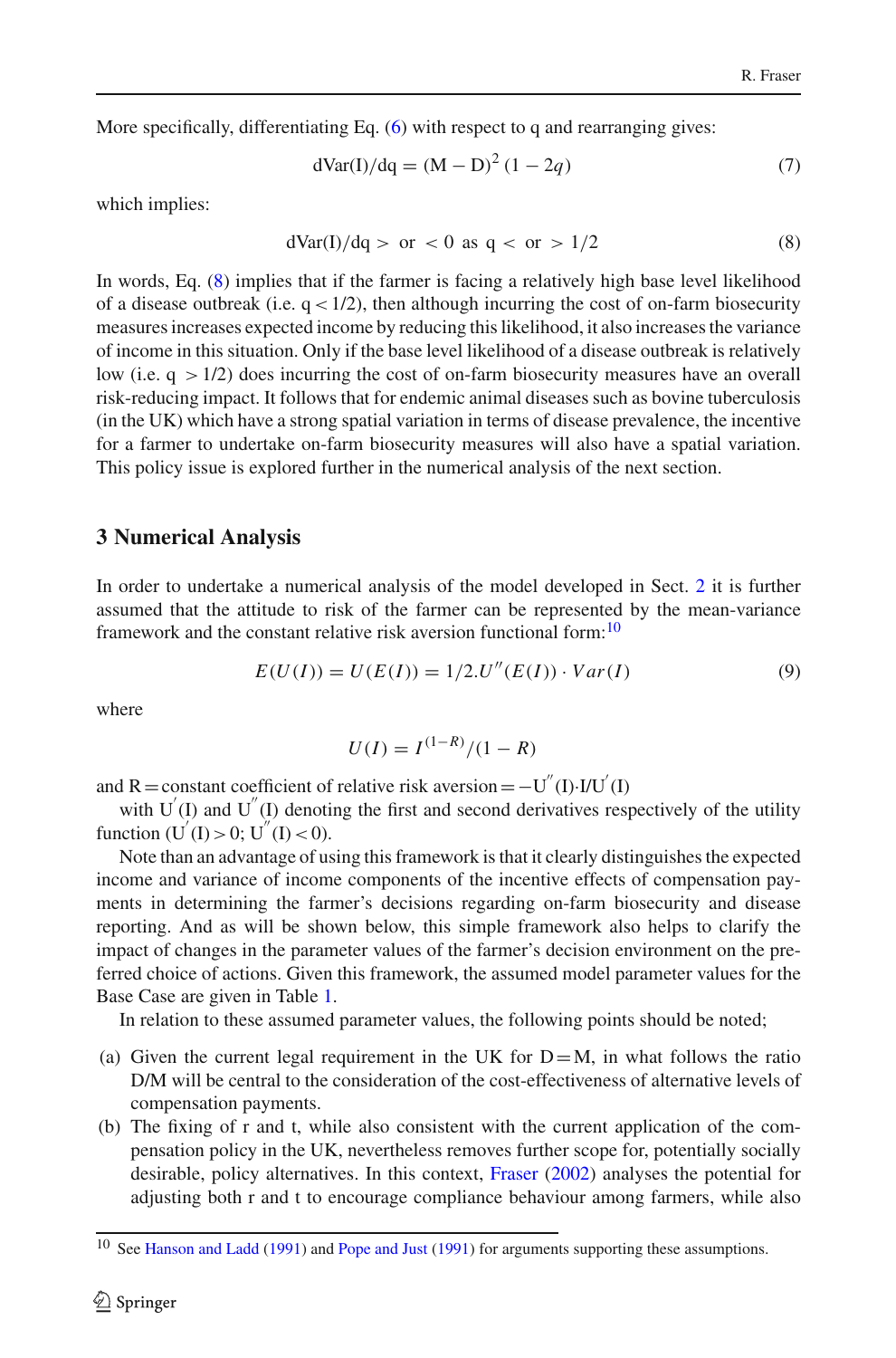<span id="page-7-1"></span>

| Model parameter | Description of model parameter                         | Base Case value |  |  |
|-----------------|--------------------------------------------------------|-----------------|--|--|
| M               | Disease free value of farmer's livestock               | 100             |  |  |
| S               | Disposal value of livestock from a "quick sale"        | 50              |  |  |
| B               | Cost of on-farm biosecurity                            | 10              |  |  |
| q               | Probability of no disease outbreak without biosecurity | 0.55            |  |  |
| p               | Probability of no disease outbreak with biosecurity    | 0.75            |  |  |
| r               | Probability of not being caught for non-compliance     | 0.9             |  |  |
| t               | Non-compliance penalty rate                            |                 |  |  |
| R               | Farmer's attitude to risk                              | 0.5             |  |  |
| D               | Compensation paid for reporting a disease outbreak     | 46              |  |  |

**Table 1** Specification of the Base Case

| <b>Table 2</b> Results for the Base<br>Case |         | (i) BR | $(ii)$ BNR | (iii) NBR | $(iv)$ NBNR |
|---------------------------------------------|---------|--------|------------|-----------|-------------|
|                                             | E(I)    | 76.50  | 76.35      | 75.70     | 75.43       |
|                                             | Var(I)  | 646.75 | 706.58     | 721.71    | 823.54      |
|                                             | E(U(I)) | 17.25  | 17.21      | 17.13     | 17.06       |
|                                             |         |        |            |           |             |

reducing monitoring costs. $\frac{11}{11}$  $\frac{11}{11}$  $\frac{11}{11}$  This issue will also be considered in the sensitivity analysis to follow.

(c) The setting of  $R = 0.5$  is consistent with existing empirical evidence (see Newbery and Stiglitz [1981,](#page-12-9) and [Bardsley and Harris 1987](#page-12-10)).

Note also that for the Base Case the farmer's baseline situation is "favourable" in that a disease outbreak is relatively unlikely (i.e.  $q > 0.5$ ). As a consequence, and recalling the analysis in Sect. [2,](#page-2-0) incurring the cost of on-farm biosecurity measures will deliver both an increase in expected income (before the cost of these measures) and a decrease in the variance of income for the farmer. Finally, note that the "fine" for non-compliance has been set equal to the full amount of the compensation payment (i.e.  $t = 1$ ). This is consistent with practice in the UK [\(NAO 2002](#page-12-0)).

Table [2](#page-6-2) provides details of the results of the numerical analysis using these Base Case parameter values.<sup>[12](#page-6-3)</sup>

These results show that, given the other parameter values in the farmer's decision environment, by choosing a level of compensation payment of 46 the government agency creates a situation where the farmer's expected income is maximised, and variance of income is minimised, for the option where the farmer chooses both to undertake costly on-farm biosecurity measures and to report a disease outbreak in the event that one takes place (i.e. BR). It follows that this Base Case represents a situation where the government agency is able to

<span id="page-7-2"></span><span id="page-7-0"></span><sup>&</sup>lt;sup>11</sup> I am again grateful to an anonymous reviewer for pointing out the policy relevance of varying both r and t in this context.

<span id="page-7-3"></span><sup>&</sup>lt;sup>12</sup> Note that while the Base Case parameter values have been chosen to deliver BR as the optimal decision, as will be clear in the sensitivity analysis which follows, the scope for setting D to deliver this set of choices is extremely limited. Hence, the extent to which the E(U(I)) for BR exceeds the alternatives is relatively small. I am again grateful to an anonymous reviewer for making this point as this feature of the numerical analysis has important policy implications.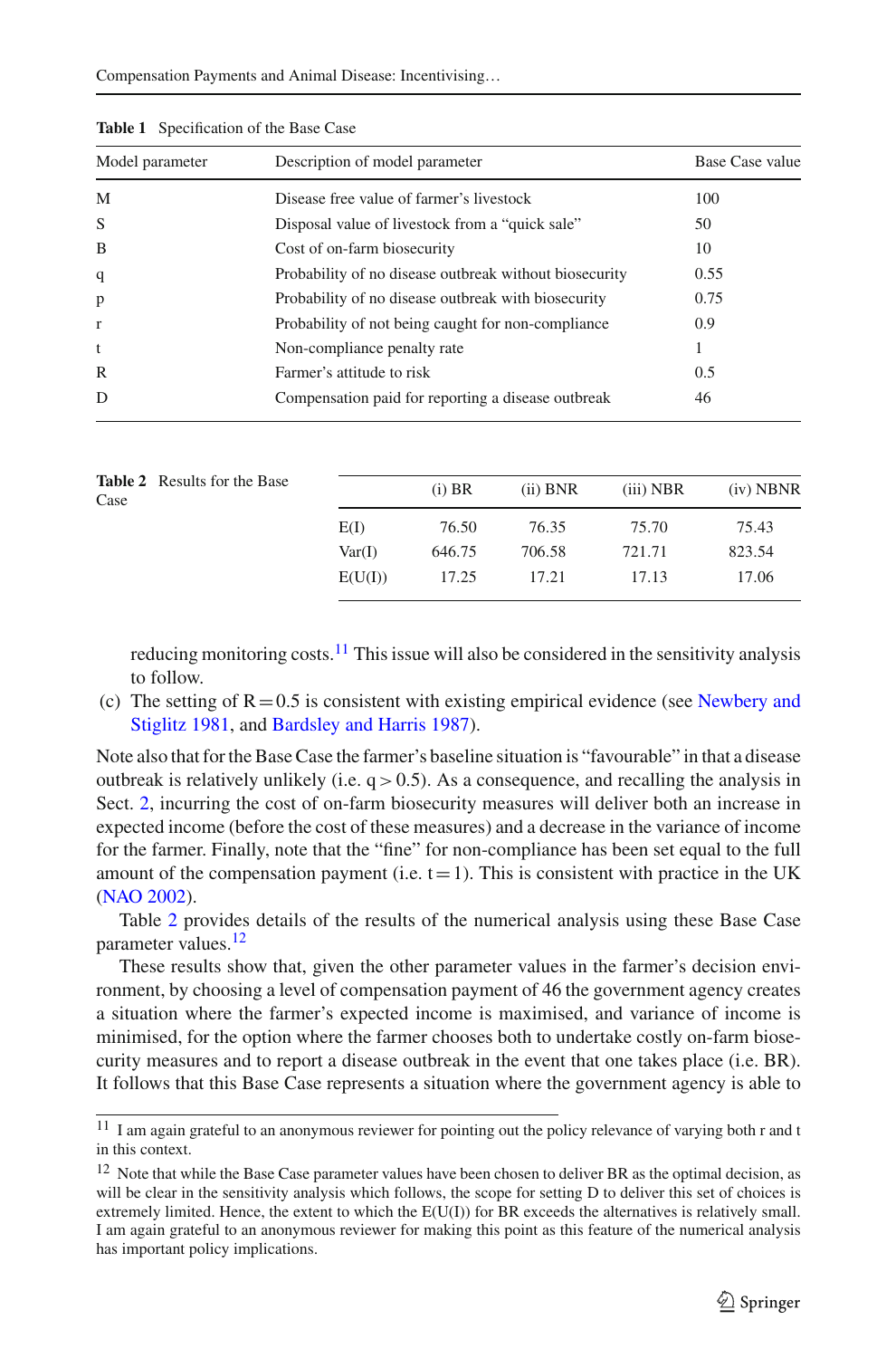<span id="page-8-0"></span>

| <b>Table 3</b> Sensitivity with respect<br>to D |           | $D$ (% $D/M$ ) |            |           |            | 52 (52%)<br><b>NBR</b> |
|-------------------------------------------------|-----------|----------------|------------|-----------|------------|------------------------|
|                                                 |           | 43 (43%)       | 45.2       | 46        | 50.5       |                        |
|                                                 | $R = 0.2$ | <b>BNR</b>     | <b>BNR</b> | <b>BR</b> | <b>NBR</b> |                        |
|                                                 | $R = 0.5$ | <b>BNR</b>     | BR.        | BR.       | BR.        | <b>NBR</b>             |

use the single mechanism of compensation payments to incentivise the farmer not only to incur the private cost of reducing their likelihood of a disease outbreak, but also to choose to comply with their disease reporting requirement. Note also that this Base Case result features  $D < S$ , which implies the compensation payment is less than the amount the farmer would receive from "quietly marketing" their diseased animals. This contradiction of the hypothesis suggested by [Hennessy and Wolf](#page-12-3) [\(2015\)](#page-12-3) can be explained by comparing the results in columns (i) and (ii) which show that, given the farmer has chosen to incur the cost of on-farm biosecurity measures, not only does the expected income from complying exceed that from not complying, but also the variance of income is lower. Moreover, these differences can be attributed to a combination of the likelihood of being caught, and the associated fine, in modifying the farmer's expected income and variance of income.<sup>[13](#page-7-0)</sup>

Now that it has been established that the potential exists for a government agency to be able to set the level of compensation payments to incentivise both the undertaking of on-farm biosecurity measures and disease reporting compliance, consider next the range of values over which this level can be successfully varied. Table [3](#page-7-1) contains results from varying the value of D between 43 and 52, and shows the preferred choice of actions by a farmer with two different levels of risk aversion (i.e.  $R = 0.2$  and 0.5).<sup>[14](#page-7-2)</sup>

The results in Table [3](#page-7-1) show that if the government agency was to reduce the level of compensation payments to 43, then both types of farmers would choose to incur the cost of on-farm biosecurity measures, but not to report a disease outbreak (i.e. BNR). In this case, although the next best option is BR, given the level of D, the risk of being caught not complying and the associated fine, expected income is higher and the variance of income is lower for BNR.<sup>[15](#page-7-3)</sup> Whereas if the government agency was to reduce the level of compensation payment only to 45.2, then this level represents a borderline where for the less risk averse farmer (i.e.  $R = 0.2$ ) the expected income advantage of on-farm biosecurity measures and not complying (i.e. BNR) is sufficient to dominate the variance of income advantage of on-farm biosecurity measures and complying (i.e. BR), but this is not the case for the more risk averse farmer (i.e.  $R = 0.5$ ).

Similarly, if the government was to increase the level of compensation payment to 52, then the expected income advantage of not incurring the cost of on-farm biosecurity measures, but reporting a disease outbreak (i.e. NBR) dominates the farmer's decision regardless of

<sup>&</sup>lt;sup>13</sup> Following on from the discussion in Sect. [2,](#page-2-0) in the event of a disease outbreak E(I) from complying is 46 (i.e. =D), compared with 45.2 by not complying (see Eq. [2\)](#page-4-6). In addition, complying is a riskless choice for a risk averse farmer.

<sup>&</sup>lt;sup>14</sup> Note that the values of D in this table, and in the subsequent tables, are chosen to illustrate the set of values of D which capture changes in the optimal decision choices for the farmer. For lower and higher values of D than contained in the tables there are no further changes in decision choices.

<span id="page-8-1"></span><sup>&</sup>lt;sup>15</sup> In this case also note that in the event of a disease outbreak, E(I) from complying is 43 compared with 45.7 for not complying. Moreover, not complying remains the preferred choice of action for a risk averse farmer even after a disease outbreak is revealed because this expected income difference dominates the higher risk associated with this choice.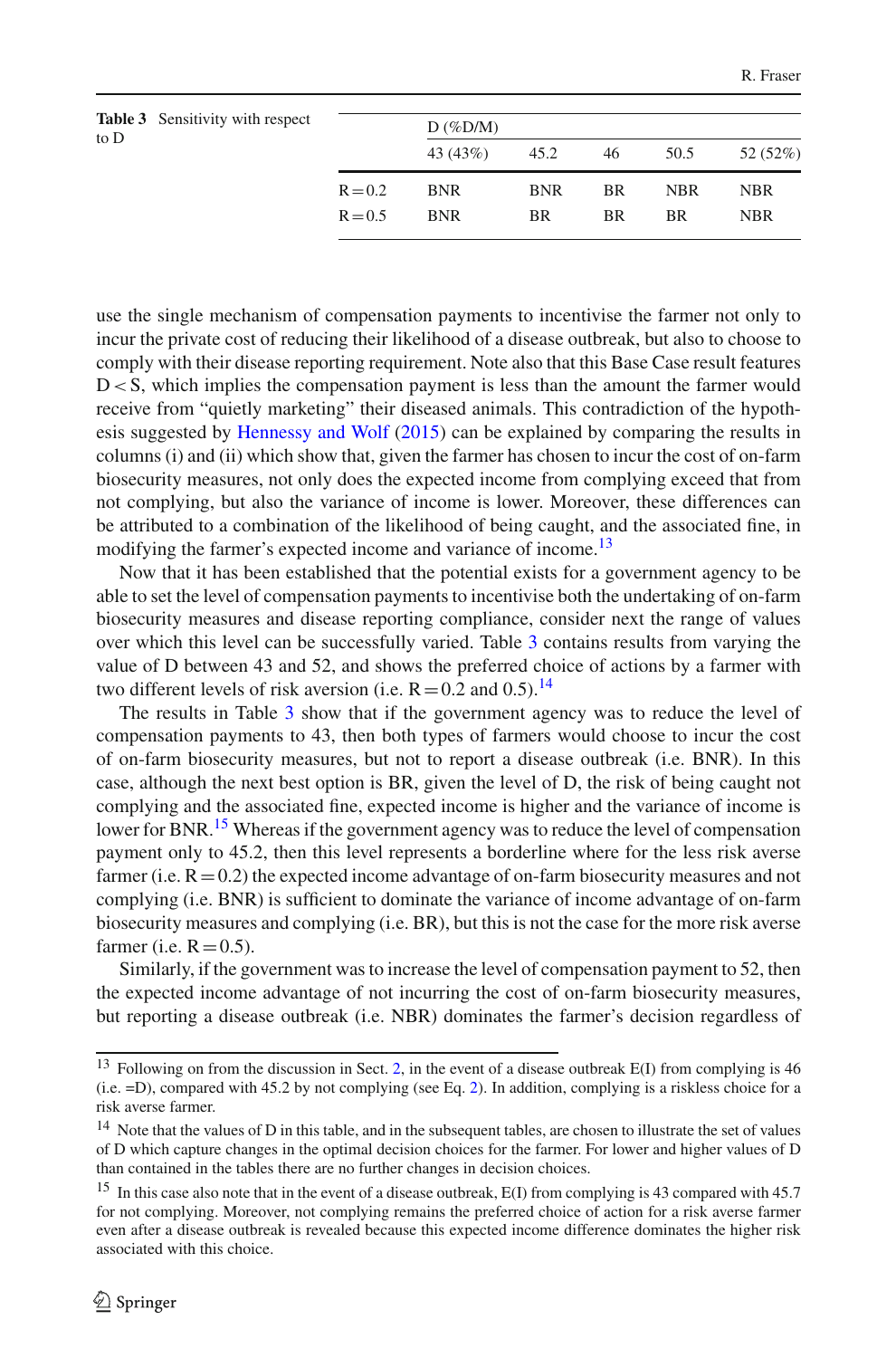| Compensation Payments and Animal Disease: Incentivising |  |  |
|---------------------------------------------------------|--|--|
|---------------------------------------------------------|--|--|

<span id="page-9-0"></span>

| to B | <b>Table 4</b> Sensitivity with respect |           | $D$ (% $D/M$ ) |            |            |            |             |
|------|-----------------------------------------|-----------|----------------|------------|------------|------------|-------------|
|      |                                         |           | 43 (43%)       | 45.2       | 46         | 60.3       | 61 $(61\%)$ |
|      |                                         | $B = 8$   |                |            |            |            |             |
|      |                                         | $R = 0.5$ | <b>BNR</b>     | <b>BR</b>  | <b>BR</b>  | BR         | <b>NBR</b>  |
|      |                                         | $B = 12$  |                |            |            |            |             |
|      |                                         | $R = 0.5$ | <b>NBNR</b>    | <b>NBR</b> | <b>NBR</b> | <b>NBR</b> | <b>NBR</b>  |

<span id="page-9-1"></span>the level of risk aversion. However, if this increase was only to the level of 50.5, then while the expected income advantage of NBR dominates for the less risk averse farmer, for the more risk averse farmer the variance of income advantage of on-farm biosecurity measures dominates overall and BR is preferred.

It follows from the results in Table [3](#page-7-1) that for the Base Case parameter values the "window" open to the government agency for setting a level of compensation payments which incentivises both on-farm biosecurity and disease reporting compliance ranges between 45.2 and 50.5 (i.e. between 45.2 and 50.5% of the "market value" M)—and where this "window" is smaller for less risk averse farmers, and larger for more risk averse farmers. Moreover, for levels of compensation payments above this range the farmer is not incentivised to incur the cost of on-farm biosecurity measures, while for levels of compensation payments below this range the farmer is not incentivised to comply with their disease reporting requirements. Given that the legal requirement in the UK is effectively for  $D = M$ , it is clear from Table [3](#page-7-1) both that this level of compensation payment means that farmers have no incentive to voluntarily implement (costly) on-farm biosecurity, and that (hypothetically) substantial increases in cost-effectiveness could therefore be achieved by reducing the level of compensation paid below "market value".

Next, consider the impact of variations in the Base Case parameter values on the size of this "window" of levels of compensation payments which incentivise both on-farm biosecurity and disease reporting compliance. First Table [4](#page-8-0) contains details of the results for a decrease and an increase in the Base Case cost of on-farm biosecurity measures (i.e.  $B = 8$  and 12).<sup>[16](#page-8-1)</sup>

The results in Table [4](#page-8-0) show that if the cost of on-farm biosecurity measures is reduced from the Base Case level (i.e. to  $B=8$ ), then the "window" of levels of compensation payments available to the government agency increases considerably from between 45.2 and 50.5 to between 45.2 and 60.3, at which point the farmer prefers not to incur the cost of on-farm biosecurity measures. Whereas if the cost of on-farm biosecurity measures is increased from its Base Case value (i.e. to  $B = 12$ ) then this "window" disappears completely in that at no level of compensation payments is incurring the cost of on-farm biosecurity measures worthwhile. In this case, as the results in Table [4](#page-8-0) show, the only changes in farmer choice as D is varied relate to whether or not to comply with the disease reporting requirement.

Second, Table [5](#page-9-0) contains details of the results for a decrease and an increase in the Base Case value from a "quick sale" of diseased animals (i.e. the value of S), rather than reporting a disease outbreak.

The results in Table [5](#page-9-0) show that if the value of "quietly marketing" diseased animals is decreased (i.e. to  $S = 45$ ) then the "window" of levels of compensation payments available to the government agency increases from between 45.2 and 50.5 to between 40.7 and 50.5,

<span id="page-9-3"></span><span id="page-9-2"></span><sup>16</sup> Note that increasing and decreasing the gap between p and q delivered by on-farm biosecurity measures has similar effects on the "window" to those of decreasing and increasing B, so these results are not provided here.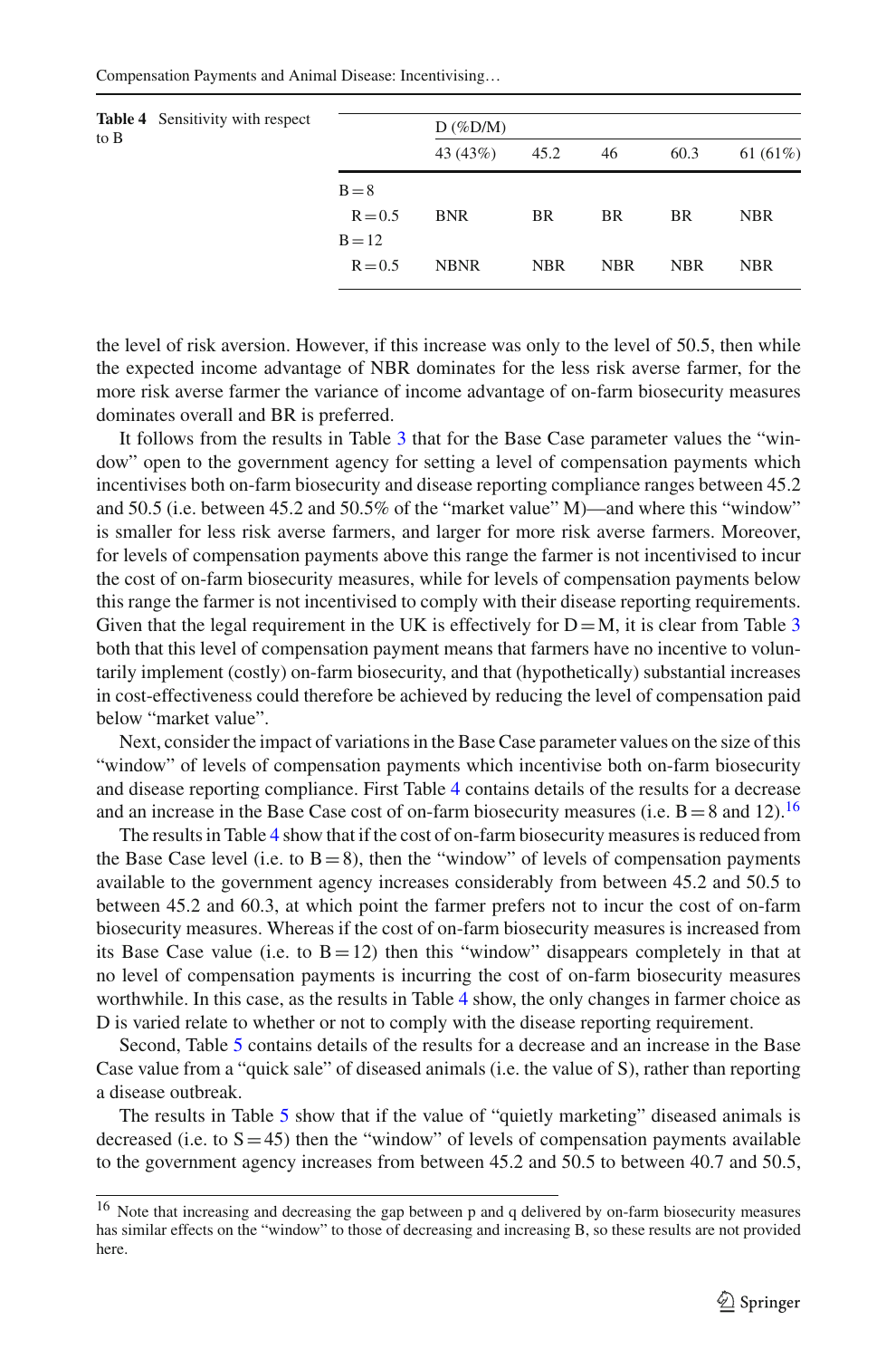<span id="page-10-0"></span>

|      | <b>Table 5</b> Sensitivity with respect |            | $D$ (% $D/M$ ) |            |            |           |      |            |
|------|-----------------------------------------|------------|----------------|------------|------------|-----------|------|------------|
| to S |                                         |            | 40 (40%)       | 40.7       | 46         | 49.6      | 50.5 | 52 (52%)   |
|      |                                         | $S = 45$   |                |            |            |           |      |            |
|      |                                         | $R = 0.5$  | <b>BNR</b>     | BR         | <b>BR</b>  | <b>BR</b> | BR   | <b>NBR</b> |
|      |                                         | $S = 55$   |                |            |            |           |      |            |
|      |                                         | $R = 0.5$  | <b>BNR</b>     | <b>BNR</b> | <b>BNR</b> | BR        | BR   | <b>NBR</b> |
| to r | <b>Table 6</b> Sensitivity with respect |            | $D$ (% $D/M$ ) |            |            |           |      |            |
|      |                                         |            | 40 (40%)       | 43.1       | 44         | 47.4      | 50.5 | 52 (52%)   |
|      |                                         | $r = 0.85$ |                |            |            |           |      |            |
|      |                                         | $R = 0.5$  | <b>BNR</b>     | BR         | <b>BR</b>  | <b>BR</b> | BR   | <b>NBR</b> |
|      |                                         | $r = 0.95$ |                |            |            |           |      |            |
|      |                                         | $R = 0.5$  | <b>BNR</b>     | <b>BNR</b> | <b>BNR</b> | BR        | BR   | <b>NBR</b> |

reflecting the associated decreased attraction of not complying with the disease reporting requirement. However, if the value of "quietly marketing" diseased animals is increased (i.e. to  $S = 55$ ) then the associated increased attraction of not complying results in a decrease in the "window" to between 49.6 and 50.5 [\(Hennessy and Wolf 2015](#page-12-3)).

It follows that, while a lower cost of on-farm biosecurity measures and a lower value for "quietly marketed" diseased animals enhances the scope for a government agency to set the level of compensation payments to incentivise both on-farm biosecurity and disease reporting compliance, increases in these values can reduce or even eliminate this scope.

A similar finding applies in the case of variations in the likelihood of being caught not complying (i.e. r), as reported in Table  $6<sup>17</sup>$  $6<sup>17</sup>$  $6<sup>17</sup>$ 

In this case, decreasing the likelihood of not being caught (to  $r = 0.85$ ) increases the attraction of complying and so the "window" is increased from between 45.2 and 50.5 to between 43.1 and 50.5, while increasing the likelihood of not being caught (to  $r=0.95$ ) decreases the "window" to between 47.4 and 50.5. In this case it is clear that more comprehensive monitoring of disease reporting compliance by a government agency will increase the range of levels of compensation payments which incentivise farmers both to comply with disease reporting requirements and to undertake on-farm biosecurity measures, although more comprehensive monitoring could also be expected to be more costly.<sup>[18](#page-9-3)</sup>

Finally in this section, consider the issue raised in Sect. [2](#page-2-0) of the impact of the farmer's base level of likelihood of no disease outbreak on the incentive to incur the cost of on-farm biosecurity measures, and therefore on the scope for a level of compensation payments which incentivises both on-farm biosecurity and disease reporting compliance. For the Base Case this likelihood was assumed to be relatively high with  $q=0.55$ . Now consider the situation where a disease outbreak is instead relatively likely, with  $q=0.25$  (and  $p=0.45$ ).

<sup>&</sup>lt;sup>17</sup> Note that increasing and decreasing the fine for non-compliance (i.e. t) has similar effects on the "window" to those of decreasing and increasing r, so these results are not provided here. However, as mentioned previously, varying both r and t represents a potentially more socially desirable policy alternative. See [Fraser](#page-12-6) [\(2002\)](#page-12-6).

<span id="page-10-1"></span><sup>&</sup>lt;sup>18</sup> Once again I am grateful to an anonymous reviewer for pointing out this cost implication of decreasing r.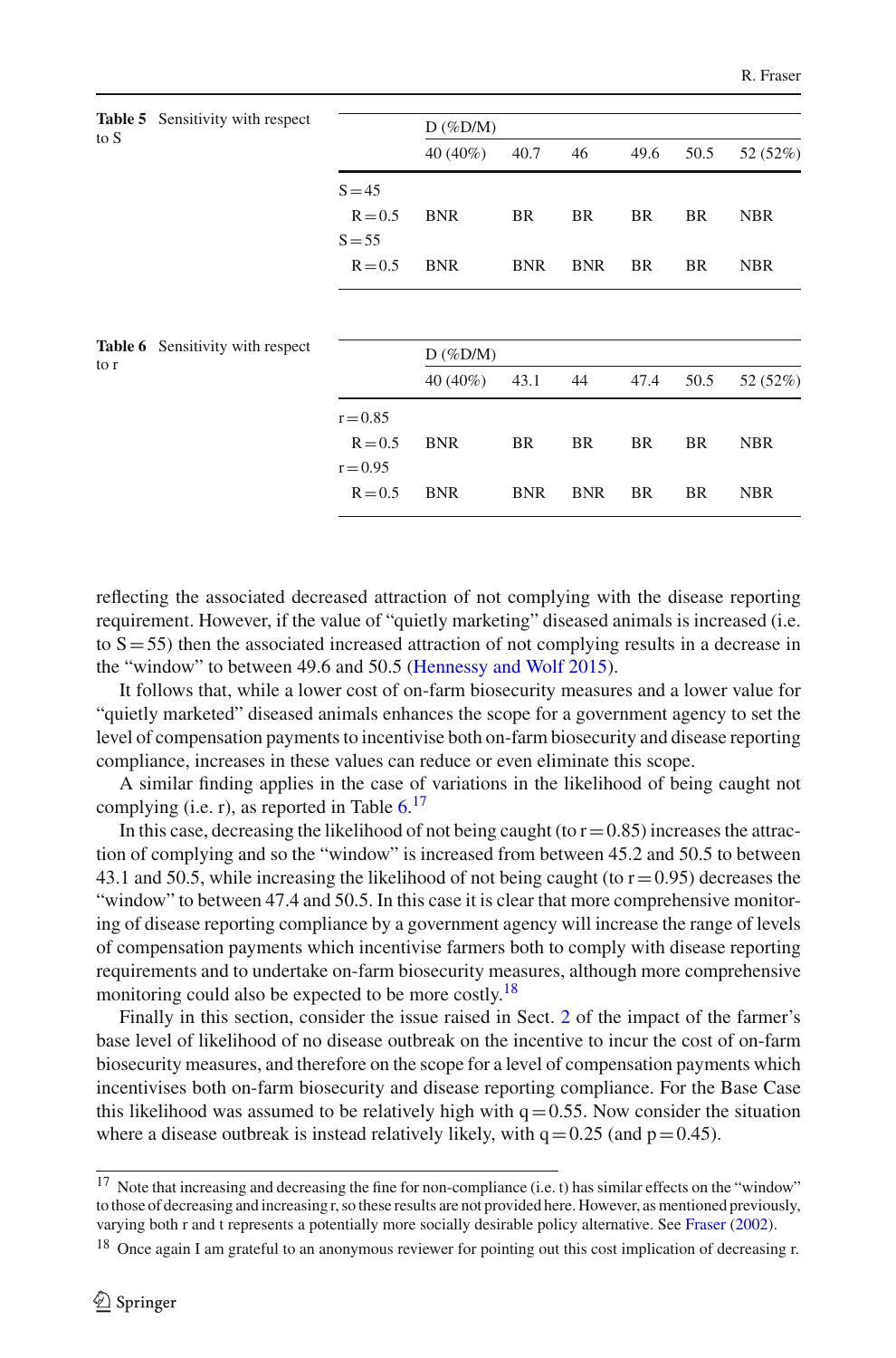|  |  |  |  |  |  | Compensation Payments and Animal Disease: Incentivising |
|--|--|--|--|--|--|---------------------------------------------------------|
|--|--|--|--|--|--|---------------------------------------------------------|

|      | <b>Table 7</b> Sensitivity with respect |            | $D$ (% $D/M$ ) |            |         |            |            |            |
|------|-----------------------------------------|------------|----------------|------------|---------|------------|------------|------------|
| to q |                                         |            | 44 (44%)       | 45         | 45.3 46 |            | 47.8       | 48 (48%)   |
|      |                                         | $q = 0.25$ |                |            |         |            |            |            |
|      |                                         | $R = 0.2$  | <b>BNR</b>     | BNR        | BR      | BR.        | <b>BR</b>  | <b>NBR</b> |
|      |                                         | $R = 0.5$  | <b>NBNR</b>    | <b>NBR</b> | NBR     | <b>NBR</b> | <b>NBR</b> | <b>NBR</b> |
|      |                                         |            |                |            |         |            |            |            |

It was observed in Sect. [2](#page-2-0) that in this case undertaking on-farm biosecurity measures has a positive impact on expected income (before cost) but, unlike for the Base Case, it also has a negative impact through increasing the variance of income. As a consequence, it was expected that such an increase in the base level disease likelihood would discourage farmers from undertaking on-farm biosecurity measures, and this expectation is confirmed by the results in Table [7.](#page-10-0)

More specifically, this negative impact of on-farm biosecurity measures on the variance of income means that the "window" is completely eliminated for the more risk averse farmer, and diminishes to between 45.3 and 47.8 for the less risk averse farmer. It follows that if the spatial distribution of an endemic animal disease creates such variations in the base level of likelihood of a disease outbreak between farmers in different regions, then the government agency faces a more complicated problem of incentivising these differently situated farmers to undertake on-farm biosecurity measures, and so the "single mechanism" option may not apply in this spatial context.<sup>[19](#page-10-1)</sup>

#### **4 Conclusion**

This paper has examined the issue of compensation payments for farmers affected by an animal disease outbreak, and their role in incentivising farmers both to undertake costly onfarm biosecurity measures and to comply with disease reporting requirements. The paper was itself incentivised both by the observation of [Hennessy and Wolf](#page-12-3) [\(2015\)](#page-12-3) that "compensation must be sufficient to encourage early reporting but not so large as to discourage appropriate levels of biosecurity effort" (p. 1), and by their subsequent conclusion that "a single one-sizefits-all indemnity payment could not deal with both problems" (p. 9)—a conclusion which they noted was at odds with practice whereby "Animal health authorities have relied on a single mechanism—indemnities—to facilitate both ex ante biosecurity efforts and ex post reporting" (p. 10).

As a consequence, the aim of this paper was to develop a simple model of farmer decisionmaking in the presence of the threat of animal disease with a view to throwing some light on this conflict between the practice of animal health authorities and the conclusions of the existing literature regarding the scope for the "single mechanism" of compensation payments to incentivise farmers both to undertake on-farm biosecurity and to comply with disease reporting requirements.

This model was developed in Sect. [2](#page-2-0) and then subjected to a numerical analysis in Sect. [3](#page-5-2) for the purpose of illustrating the scope for compensation payments to create this dual incentivecompatible decision-making environment for farmers. This numerical analysis also included

<span id="page-11-0"></span><sup>&</sup>lt;sup>19</sup> See [Hennessy and Wolf](#page-12-3) [\(2015\)](#page-12-3) and associated references, particularly by David Hennessy, for further discussion of this spatial heterogeneity problem in disease management policy.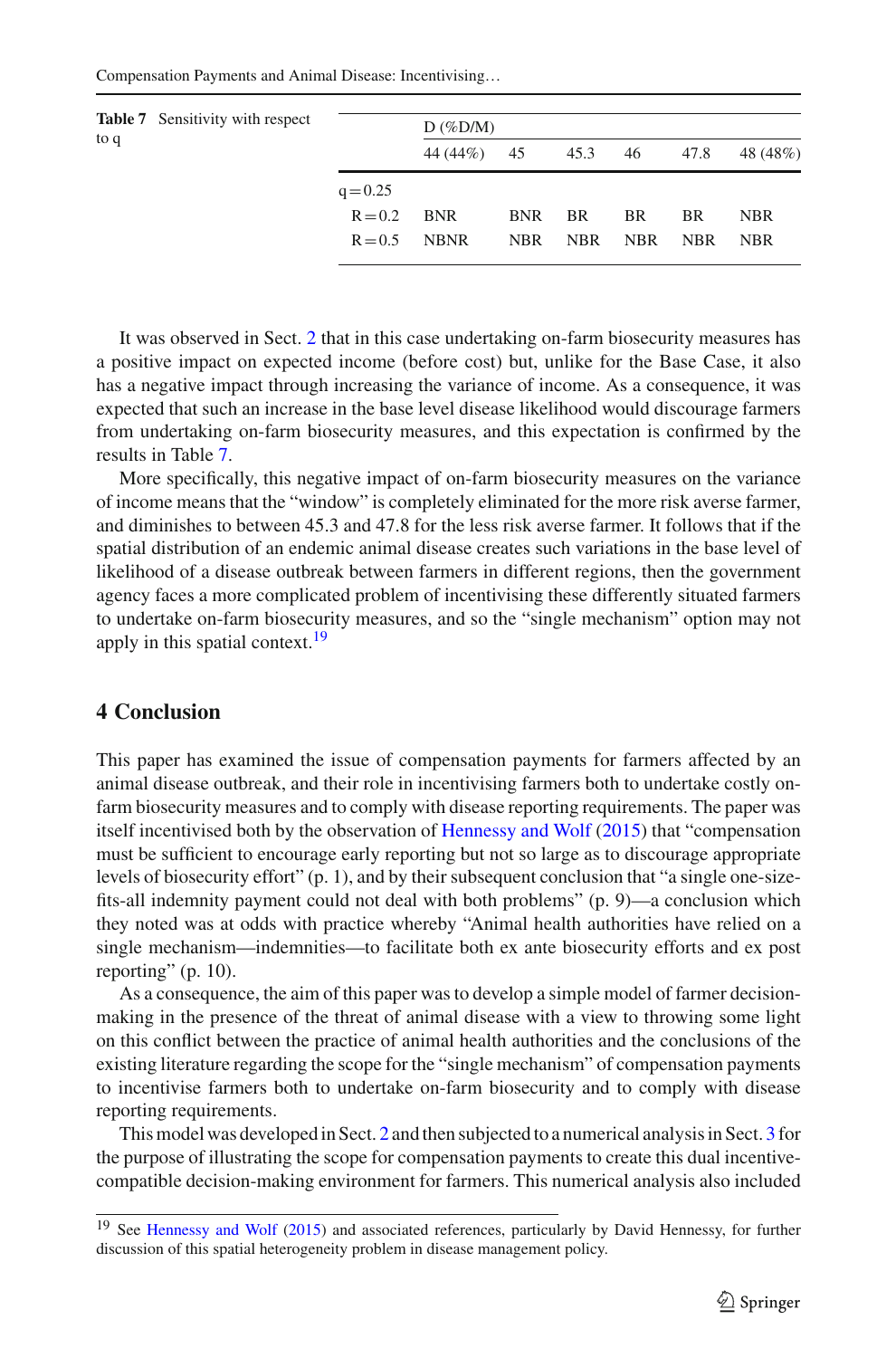an evaluation of the role of a set of policy and other parameter values in determining the extent to which a government agency could successfully incentivise both farmer actions of on-farm biosecurity and disease reporting compliance.

The findings of this numerical analysis included a demonstration that the potential existed for a range of levels of compensation payments to incentivise both farmer actions. Moreover, this range of levels could be influenced in the following ways by the value of parameters in the farmer's decision environment:

- (i) The range is larger (smaller) for more (less) risk averse farmers
- (ii) The range is larger (smaller) for less (more) costly on-farm biosecurity measures
- (iii) The range is larger (smaller) for lower (higher) values for the "quick sale" of (unreported) diseased animals
- (iv) The range is larger (smaller) for higher (lower) likelihood of being caught not complying.

Finally, across all the sensitivity analysis of parameter values this range of levels was confined to between 40 and 60% of the "market value" of animals.

<span id="page-12-10"></span><span id="page-12-6"></span><span id="page-12-2"></span>In relation to the policy implications of this analysis, putting to one side the undeniable arbitrariness of most of the parameter values and instead focussing on the results relating to the ratio of compensation payments to "market value", it would seem that the current UK legal requirement for paying farmers compensation which is the equivalent of "market value" is almost certainly destructive of the incentive to invest voluntarily, and to any extent, in costly on-farm biosecurity. As a consequence, it can be concluded that the potential exists for considerable improvements in the cost-effectiveness of this policy by reducing the level of compensation payments below "market value".

<span id="page-12-9"></span><span id="page-12-7"></span><span id="page-12-5"></span><span id="page-12-4"></span><span id="page-12-3"></span><span id="page-12-1"></span><span id="page-12-0"></span>In addition, consideration was given in both Sects. [2](#page-2-0) and [3](#page-5-2) to the issue of differences among farmers in the base line likelihood of a disease outbreak, such as would arise if an endemic animal disease had spatially differentiated levels of disease prevalence. In this case it was shown that a relatively high base line likelihood of a disease outbreak discouraged farmers from incurring the cost of on-farm biosecurity measures because such an action was risk-increasing. As a consequence, there may be no level of compensation payments which incentivises such farmers both to comply with disease reporting requirements and to undertake on-farm biosecurity, thereby casting doubt on the viability of the "single mechanism" of compensation payments to incentivise both farmer actions. However, in this case the appropriate policy response would seem to be not to discard the "single mechanism" of compensation payments, but rather to supplement it with region-specific subsidies towards the cost of undertaking on-farm biosecurity measures which apply in those areas with high disease prevalence.<sup>[20](#page-11-0)</sup>

<span id="page-12-8"></span>Finally, the approach in this paper of the government only choosing one policy parameter (the level of compensation payments) and fixing the other two policy parameters (the probability of being monitored for compliance with disease reporting and the penalty if caught not complying), while consistent with current policy practice in the UK, is clearly inadequate in the context of a complete evaluation of the socially desirable policy approach. Therefore, a further implication is for the need to review the current policy approach in the light of these limitations.

As a consequence, it seems reasonable to conclude that the existing practice of using the "single mechanism" of compensation payments to incentivise farmers both to undertake onfarm biosecurity and to comply with disease reporting requirements does have some analytical

<sup>&</sup>lt;sup>20</sup> Note in relation to the results reported in Table [7,](#page-10-0) that if the cost of B in this case was "subsidised" from 10 down to 8, then the range of levels compensation payments which incentivise both on-farm biosecurity and disease reporting compliance is expanded from being non-existent to between 45 and 56.8 for  $R = 0.5$ .